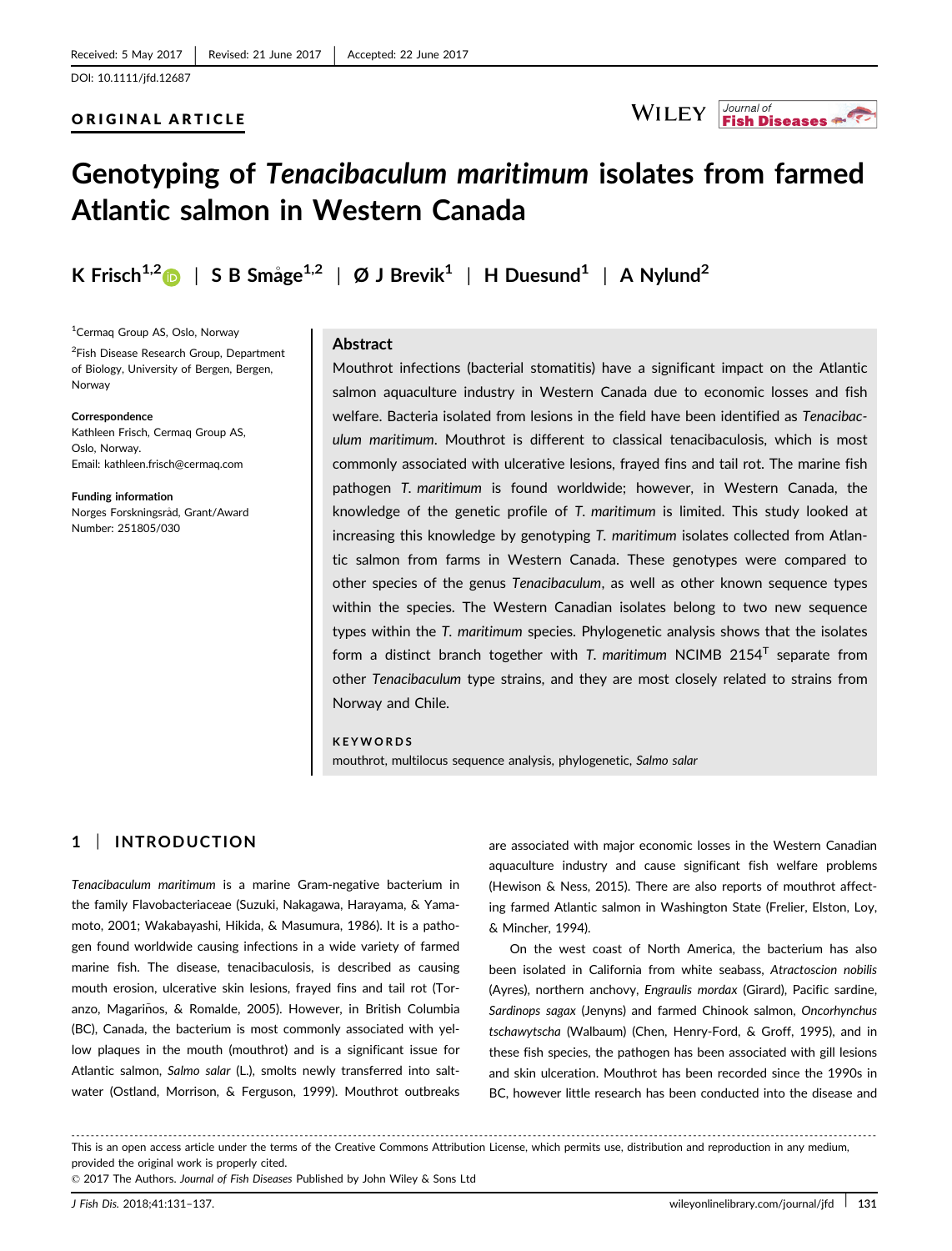132 WILEY-Gournal of FRISCH ET AL.

the role of T. maritimum as a causative agent. There are no publications confirming, through genetic identification, that the bacteria isolated from mouthrot lesions are T. maritimum.

Molecular typing methods such as multilocus sequence typing (MLST) have allowed the development of uniform and reproducible nomenclature schemes for bacterial pathogens (Maiden, 2006). MLST characterizes prokaryotes within a species using the allelic mismatches of a small number of housekeeping (HK) genes (Gevers et al., 2005) and allows researchers to perform epidemiological studies and define strains within named species (Gevers et al., 2005). Because MLST schemes are based on nucleotide sequences, they are intrinsically reproducible and portable between laboratories (Maiden, 2006). The sequence data from MLST can be used for phylogenetic analyses, called multilocus sequence analysis (MLSA) and defined as the sequence analysis of multiple protein-coding genes for the genotypic characterization of a diverse group of prokaryotes including entire genera (Gevers et al., 2005). The usual approach to MLSA is to concatenate the sequences of several housekeeping genes and then use these to assess clustering patterns. MLSA is the current method of choice to explore phylogenetic relationships at the genera and species levels (Glaeser & Kämpfer, 2015). Habib et al. (2014) used MLST and MLSA to describe 47 sequence types (STs) of 73 T. maritimum strains from a variety of host species worldwide. The genetic data from their study were uploaded into the Tenacibaculum MLST database [\(http://pubmlst.org/tenacibaculum/\)](http://pubmlst.org/tenacibaculum/) and allow others to use and add to this work as was suggested by (Maiden, 2006).

Although a lot of genetic research has been completed on T. maritimum strains from European, Asian and Australian waters (Habib et al., 2014), nothing is known about the genetic profile of T. maritimum from Western Canada. This study provides this knowledge and adds to the genotyping of T. maritimum worldwide.

# 2 | MATERIALS AND METHODS

#### 2.1 | Bacterial isolation

The T. maritimum isolates included in this study were collected from Atlantic salmon smolts showing clinical signs of mouthrot (yellow plaques in the mouth) from saltwater farms in BC, Canada from 2011 to 2016 as shown in Figure 1. A marine agar (Difco 2216) was modified to include 50  $\mu$ g/ml kanamycin (MKA) to improve the recovery of T. maritimum from primary cultures. MKA was used for the primary isolation from diseased fish, and the plates were incubated for a minimum of 5 days at 16°C. Cultures that matched the phenotypic description of the Tenacibaculum genus (Suzuki et al., 2001) were subcultured on marine agar (MA) and incubated at 16°C.

#### 2.2 | PCR and sequencing

Genomic DNA was extracted from isolates of interest using an E.Z.N.A Tissue DNA Kit (Omega Bio-tek). A PCR was performed using the 16S rRNA primers 27F and 1518R (Giovannoni, Rappé, Vergin, & Adair, 1996). Amplification was based on a standard reaction mixture containing 2.5 µl Extra buffer, 1.25 mM deoxyribonucleotide triphosphates, 0.75 units  $(0.15 \text{ ul})$  Taq DNA polymerase (VWR), 5  $\mu$ M (1  $\mu$ l) of forward and reverse primers, and then DNase-RNase free water was added to a final volume of 25  $\mu$ l (16.85  $\mu$ l H<sub>2</sub>O). The amplification was performed at 95°C for 5 min, 35 cycles of 95°C for 30 s, 58°C for 30 s and 72°C for 90 s, followed by 72°C for 10 min in a Veriti Thermal Cycler (Thermo Fisher Scientific). The PCR product was confirmed using gel electrophoresis and then enzymatically purified using ExoSAP-IT PCR Product Cleanup (Thermo Fisher Scientific) in a Veriti Thermal Cycler at 37°C for 15 min then heated to 80°C for 15 min. Sequencing was performed on PCR products using both the forward and reverse PCR primers. Analyses of the sequences were carried out by the Sequencing Facility at the University of Bergen [\(http://www.uib.no/seqlab](http://www.uib.no/seqlab)) using big dye termination chemistry. Vector NTI (Invitrogen) software suite was used to assemble and align the obtained sequences. A BLAST search was performed to determine the identity of each isolate. Pure cultures of T. maritimum were cryopreserved at  $-80^{\circ}$ C.

PCRs were performed on the T. maritimum isolates using primers designed by Habib et al. (2014) for 11 HK genes. Amplifications were performed at 94°C for 5 min, 35 cycles of 94°C for 30 s, 55°C (50°C for primers: glyA, infB, tgt, tuf and yqfO) for 30 s and 72°C for 1 min, followed by 72°C for 10 min using the same reaction mixture and machine as above. The PCR products were confirmed and sequenced as above.

#### 2.3 | Genetic analysis

To determine whether the Canadian T. maritimum isolates from this study belonged to a known ST of T. maritimum, the MLST profiles that consisted of seven HK gene sequences (atpA, gyrB, dnaK, glyA, infB, rlmN and tgt) were uploaded and analysed in the Tenacibaculum MLST database. The Canadian isolates found to be genetically identical were assigned one unique ST name (e.g., STCan1, STCan2) and a unique strain name (e.g., TmarCan1, TmarCan2) for the phylogenetic analyses.

In this study, one 16S rRNA and two concatenated HK gene sequence alignments were constructed for phylogenetic analysis. All alignments were constructed in AlignX in Vector NTI before sequences were adjusted to equal length and correct reading frames in GeneDoc (Nicholas, Nicholas, & Deerfield, 1997). The 16S rRNA gene sequence alignment included the Canadian T. maritimum strains from this study and sequences from all known type strains in genus Tenacibaculum. The length of the 16S rRNA gene alignment was 1351 bp. Concatenation of the HK gene alignments was performed using Kakusan4 (Tanabe, 2011). The length of the concatenated HK gene alignment was 5811 bp (atpA 1-567, dnaK 568-1140, glyA 1141- 1698, gyrB 1699-2295, ileS 2299-2841, infB 2842-3405, rlmN 3406- 3954, tgt 3955-4440, trpB 4441-4809, tuf 4810-5364 and yqfO 5365- 5811). The first HK gene sequence alignment included concatenated sequences of the Canadian strains found in this study and 19 type strains in genus Tenacibaculum. The second HK gene sequence alignment included concatenated sequences of the Canadian strains found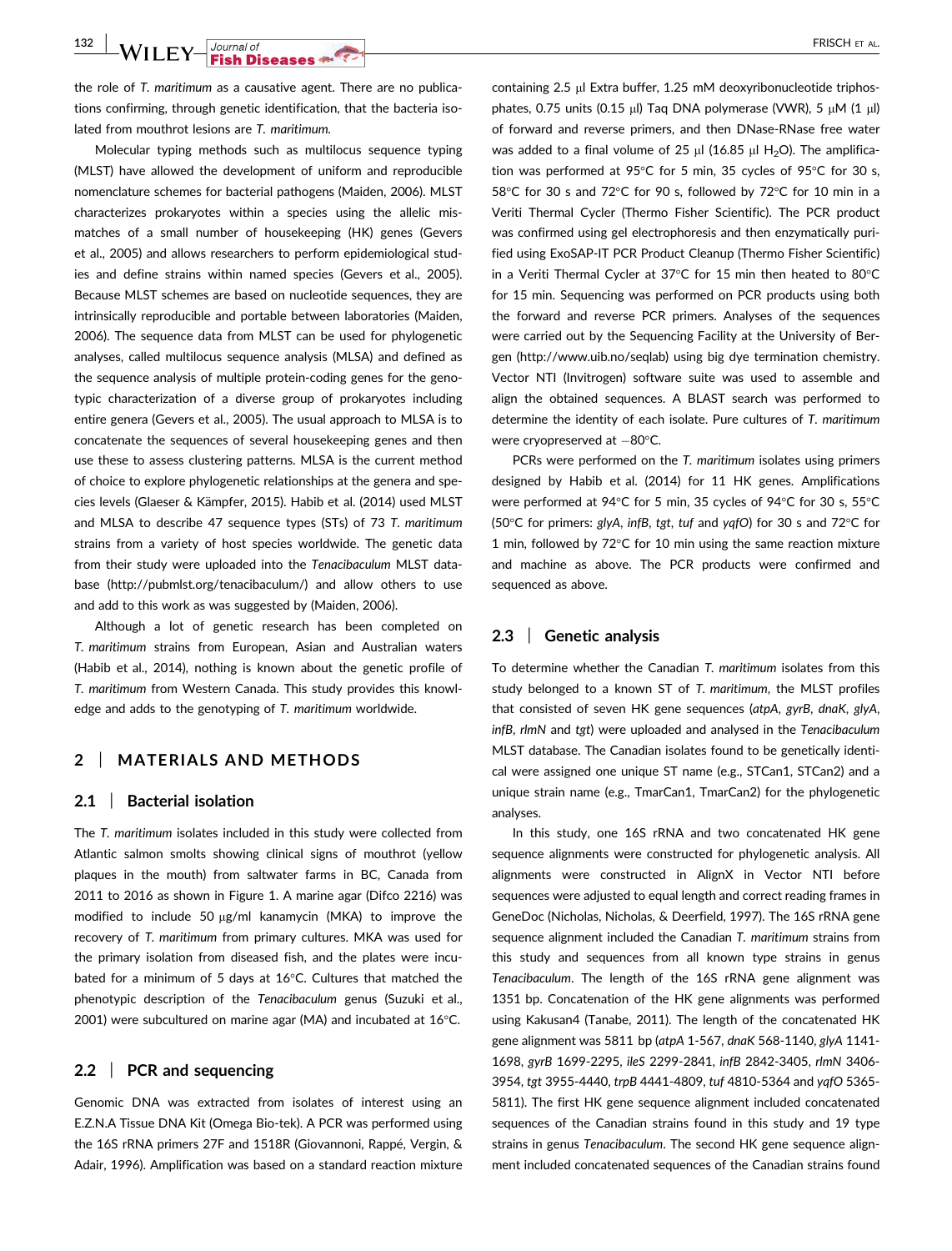

FIGURE 1 Location of the origin of each isolate listed in Table 1

TABLE 1 Canadian Tenacibaculum maritimum isolates used in this study

| <b>Isolate</b>  | Map<br>(Figure 1) date | reference Sampling | <b>Strain</b><br>(sequence<br>type) | <b>Seawater</b><br>temperature<br>(C) |
|-----------------|------------------------|--------------------|-------------------------------------|---------------------------------------|
| TmarCan11-1     | Α                      |                    | Jun. 2011 TmarCan1 (STCan1)         | 8.9                                   |
| TmarCan15-1     | <sub>R</sub>           |                    | Sep. 2015 TmarCan2 (STCan2) 14.7    |                                       |
| TmarCan16-1     | $\epsilon$             |                    | Feb. 2016 TmarCan1 (STCan1)         | 8.7                                   |
| TmarCan16-2     | D.                     |                    | Apr. 2016 TmarCan1 (STCan1)         | 9.0                                   |
| $TmarCan16-3 F$ |                        |                    | Apr. 2016 TmarCan1 (STCan1)         | 9.0                                   |
| TmarCan16-4 F   |                        |                    | Apr. 2016 TmarCan1 (STCan1) 12.0    |                                       |
| $TmarCan16-5$ G |                        |                    | Apr. 2016 TmarCan2 (STCan2) 12.0    |                                       |
| TmarCan16-6 H   |                        |                    | May 2016 TmarCan1 (STCan1) 11.3     |                                       |
| TmarCan16-7     |                        |                    | May 2016 TmarCan1 (STCan1) 11.3     |                                       |
| TmarCan16-8 J   |                        |                    | May 2006 TmarCan2 (STCan2) 10.7     |                                       |
| TmarCan16-9 K   |                        |                    | Jun. 2016 TmarCan1 (STCan1) 11.1    |                                       |
| TmarCan16-10 L  |                        |                    | Oct. 2016 TmarCan2 (STCan2) 12.1    |                                       |

in this study (Table 1), the Norwegian T. maritimum strain NLF-15 isolated from lumpsuckers, Cyclopterus lumpus (L.) (Småge, Frisch, Brevik, Watanabe, & Nylund, 2016), the Chilean T. maritimum strain Ch-2402 isolated from Atlantic salmon (Apablaza et al., 2017), as well as a single strain from each of the 47 T. maritimum STs (identified by their ST number) described in Habib et al. (2014).

All gene sequences, except the isolates from this study and the Tenacibaculum finnmarkense<sup>T</sup> HK genes sequences, were obtained from GenBank (Table S1). The T. finnmarkense<sup>T</sup> HK gene sequences were obtained as described for the Canadian T. maritimum isolates.

For the 16S rRNA gene data set, the best fitted evolutionary model was calculated using Mega 6 (Tamura, Stecher, Peterson, Filipski, & Kumar, 2013). The BEAST package v1.8 (Drummond, Suchard, Xie, & Rambaut, 2012) was used for Bayesian analysis using the K2  $+$  G  $+$  I model, a relaxed lognormal molecular clock and a mcmc of 100,000,000 generations. Kordia algicida<sup>T</sup> was used as the outgroup.

For the MLSA of the two concatenated HK alignments, Kakusan4 was used to calculate the substitution rate and best fit model for the individual loci and codon positions for the Bayesian analysis performed in MrBayes (Ronquist et al., 2012) using the data block with the proportional codon proportional model from Kakusan4 and a mcmc of 100,000,000 generations. The effective sample size (ESS) values in the Bayesian analysis were inspected using Tracer ver. 1.6 (Rambaut, Suchard, Xie, & Drummond, 2014). Due to the size of the output file of the T. maritimum HK analysis, the sump command in MrBayes was used to summarize the ESS values.

A maximum clade credibility tree was obtained for each analysis using a 10% burn-in in Tree-Annotator and viewed using FigTree (Drummond et al., 2012). Posterior probability values above 95% were regarded as accurate (Huelsenbeck & Rannala, 2004). All sequences obtained in the current study are available in GenBank with accession numbers [KY428880](http://www.ncbi.nlm.nih.gov/nuccore/KY428880) to [KY428914](http://www.ncbi.nlm.nih.gov/nuccore/KY428914) and MF421902 to MF422021.

# 3 | RESULTS

The MKA media supported growth for all Canadian isolates from this study, as well as the Norwegian T. maritimum strain NLF-15, the Chilean T. maritimum strain Ch-2402 and T. maritimum<sup>T</sup>. Field experience generated during the isolation of the Canadian T. maritimum showed that MKA improved the success of isolating the bacterium when compared to MA. The added kanamycin decreased the amount of overgrowth by other bacteria.

The Western Canadian isolates collected in this study were found to belong to two distinct ST (STCan1 and STCan2) based on the Tenacibaculum MLST database (Table 1). This was supported by the fact that the alignment of the 11 HK gene sequences for the MLSA showed only two distinct genetic strains. The two strains were isolated on both the east and west coast of Vancouver Island, and for one outbreak, they co-occurred (isolates F and G) (Figure 1). The results of the 16S rRNA phylogenetic analysis (Figure 2) show that the T. maritimum isolates found in Western Canada form a distinct branch together with T. maritimum<sup>T</sup> separate from other Tenacibaculum type strains. This is further supported by the Tenacibaculum HK phylogenetic analysis (Figure 3). Figure 4 shows that the T. maritimum strains found in this study form a branch with strains NLF-15 and Ch-2402.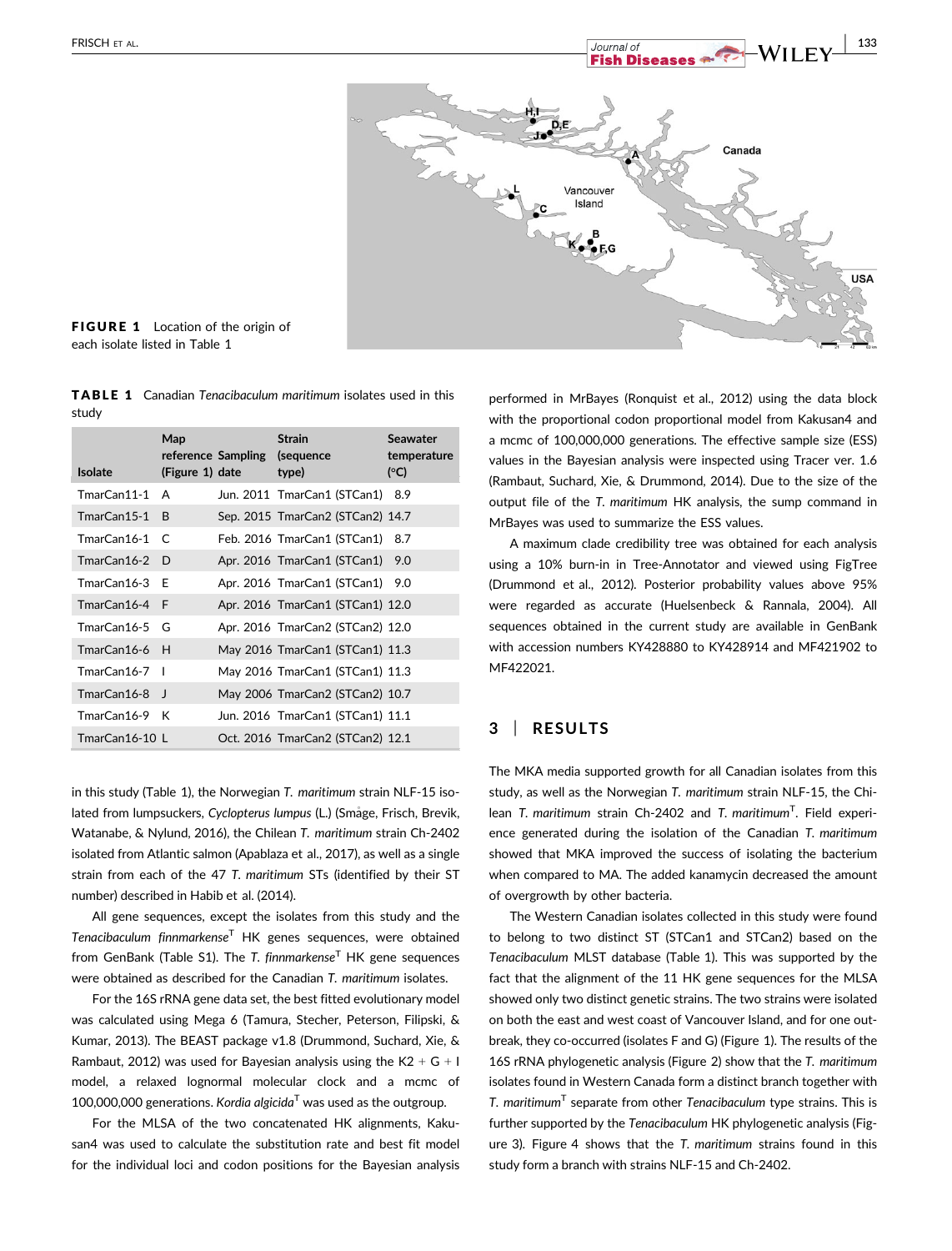

0.06

FIGURE 2 The 16S rRNA phylogenetic relationship of the two Tenacibaculum maritimum Canadian strains and all type strains in genus Tenacibaculum. Kordia algicida<sup>T</sup> was used as an outgroup. The Bayesian analysis was performed on 1351 bp using the K2 + G + I model. The posterior probability is presented next to each node. Scale bar  $= 0.06$  substitutions per site

# 4 | DISCUSSION

The use of MKA improved the success of isolating T. maritimum from the field when compared to only using MA. MKA inhibited the growth of other faster growing bacteria that routinely outcompete T. maritimum on primary cultures from skin or ulcers grown on MA. The idea of adding kanamycin to the growth medium was based on previous work with Flavobacteria that showed that adding kanamycin to growth media, such as TYS or SYL agar, allowed for selective isolation of certain genera due to growth inhibition of others (Hahnke & Harder, 2013; Rahman, Suga, Kanai, & Sugihara, 2014).

The T. maritimum isolates described in this study belonged to two distinct STs (STCan1 and STCan2) different from all other previously published STs (Habib et al., 2014), and the MLSA shows that the Western Canadian strains are most closely related with strain NLF-15 isolated from lumpsuckers in Norway (Småge et al., 2016) and strain Ch-2402 isolated from Atlantic salmon in Chile (Apablaza et al., 2017). These four strains are grouped together in subgroup C (designated C in Habib et al. (2014)) with three strains from Spain (salmonids and turbot, Scophthalmus maximus, L.) and two from Tasmania (Atlantic salmon and striped trumpeter, Latris lineata, Forster). Strains NLF-15 and Ch-2402 were isolated from fish reared in waters of approximately 12°C and 14 °C, respectively (Apablaza et al., 2017; Smage et al., 2016), which is in the same range as the Canadian isolates (Table 1). Temperatures from the other strains in subgroup C are unknown to the authors of this study, but thought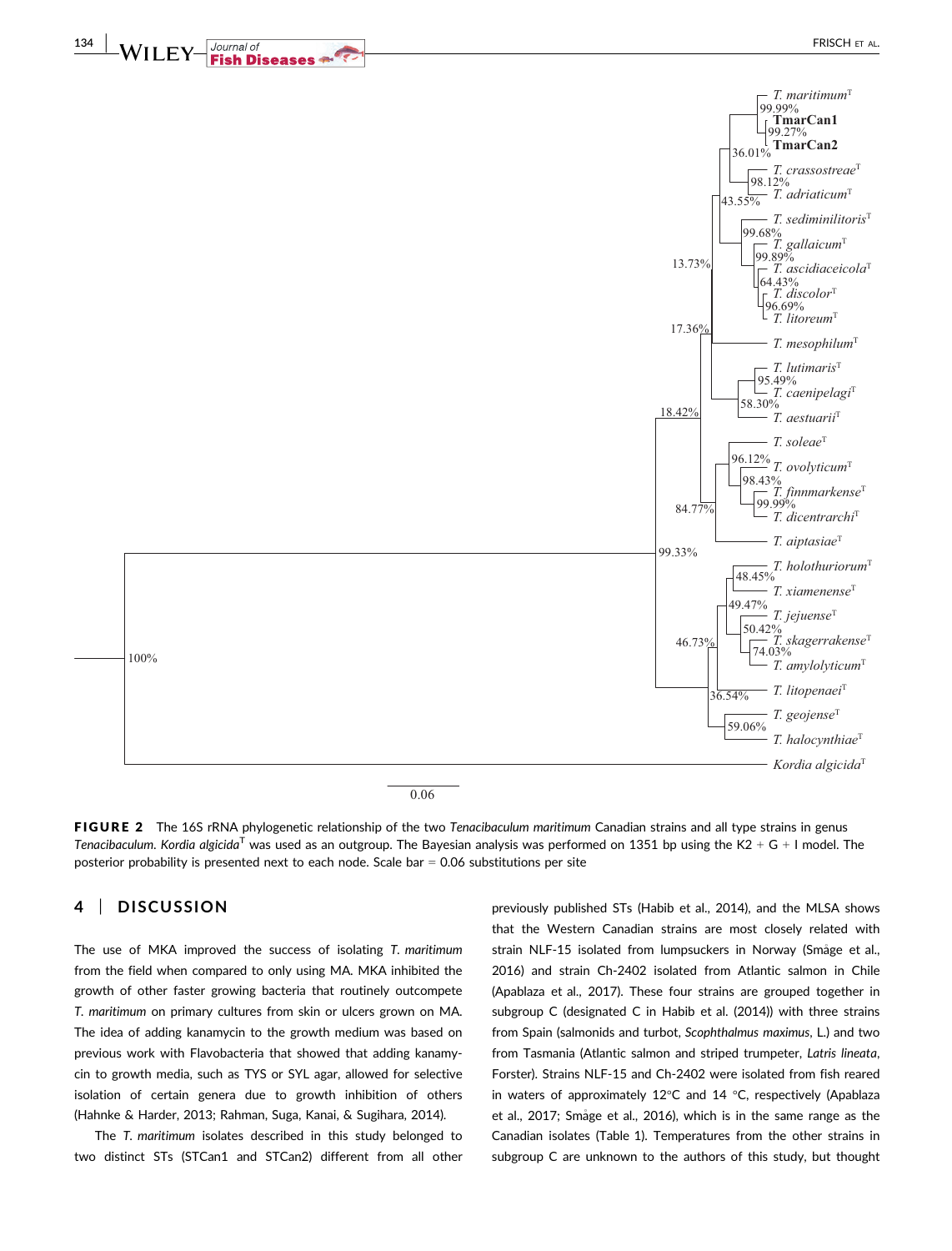

FIGURE 3 The phylogenetic relationship of the two Tenacibaculum maritimum Canadian strains and 19 type strains in genus Tenacibaculum based on the concatenated HK gene sequences. The Bayesian analysis was performed on 5811 bp. The posterior probability is presented next to each node. Scale bar  $= 0.2$  substitutions per site

to be in the same temperature range (9–16°C), which is in the lower range of T. maritimum growth (Suzuki et al., 2001). This suggests that there may be a temperature distribution, which would fit with the geographic relationship suggested by Habib et al. (2014). Increased data regarding the host environment of the other strains in subgroup C are required to test this hypothesis. The isolation of different T. maritimum strains from the same mouthrot outbreak at the same site is likely due to the bacterium being present in the marine environment.

Habib et al. (2014) found that the relative positions of the strains in subgroup B seemed correlated with fish host and geographic origin. Based on support values in the MLSA, the authors of this study decided to divide subgroup B into two (Figure 4), one of which consists solely of strains from Japanese waters (B1) including the type strain, which would fit with the proposed geographic distribution. A possible hypothesis as to the global distribution of closely related strains is the movement of organisms between locations; for example, the transference of ballast waters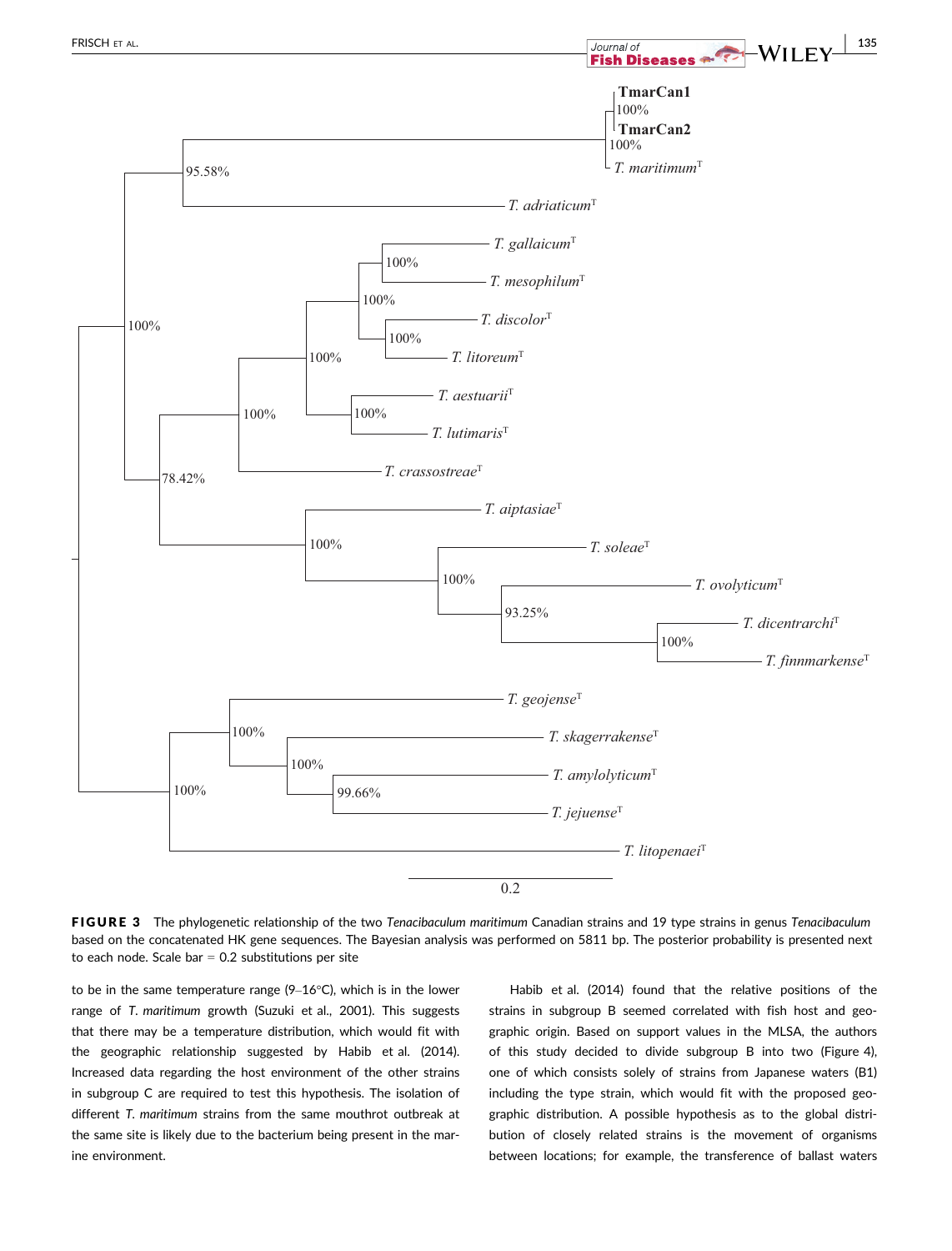

FIGURE 4 The phylogenetic relationship of the two Tenacibaculum maritimum Canadian strains, the Norwegian T. maritimum strain NLF-15 (Smage et al., 2016), the Chilean T. maritimum strain Ch-2402 (Apablaza et al., 2017), as well as a single strain from each of the 47 T. maritimum STs (identified by their ST number) (Habib et al., 2014) based on the concatenated HK gene sequences. The Bayesian analysis was performed on 5811 bp. The posterior probability is presented next to each node. Scale bar = 0.003 substitutions per site

when ships travel from one region to another. A wide range of bacteria have been shown to be present in these waters including Tenacbaculum spp. and more specifically T. maritimum (Brinkmeyer, 2016).

Other information, not looked at by Habib et al. (2014), such as environmental conditions (e.g., temperature, salinity), clinical signs and tissue tropism of the different T. maritimum strains would enable further investigations into the pathogenic differences seen worldwide, even within one host species. This variation is particularly noticeable in Atlantic salmon, where typical tenacibaculosis infections have been described in Tasmania, Australia (Handlinger, Soltani, & Percival, 1997) and Spain (Toranzo, 2015), whereas the infections seen in Western Canada present as mouthrot (small yellow plaques in the mouth) (Ostland et al., 1999). Understanding the pathogenic differences between strains could allow for better management of the disease, and studies of genetic variation, as presented in this paper, may provide the needed genetic markers.

The strain most closely related to the two Canadian ones is the one found in lumpsuckers in Norway. This finding should be a concern to the Norwegian Atlantic salmon aquaculture industry as the use of lumpsuckers as biological lice controls has increased in recent years (Bornø et al., 2016). However, the average rearing water temperatures for Atlantic salmon in Norway are lower than the ones seen in Western Canada, which may decrease the risk of the development of mouthrot or T. maritimum tenacibaculosis.

Most of the research conducted on T. maritimum has been on warmer water (more than 16°C) strains. The authors suggest that more research is needed on strains from Atlantic salmon in colder regions. Furthering the knowledge is essential for the development of diagnostic tools for the pathogen such as real-time PCR and preventative measures against the disease such as vaccine development.

#### ACKNOWLEDGEMENTS

The authors would like to thank Cermaq Canada, Grieg Seafood BC and Marine Harvest Canada for the collection of isolates from the field. This study was partially funded by the Research Council of Norway (Project no: 251805/030).